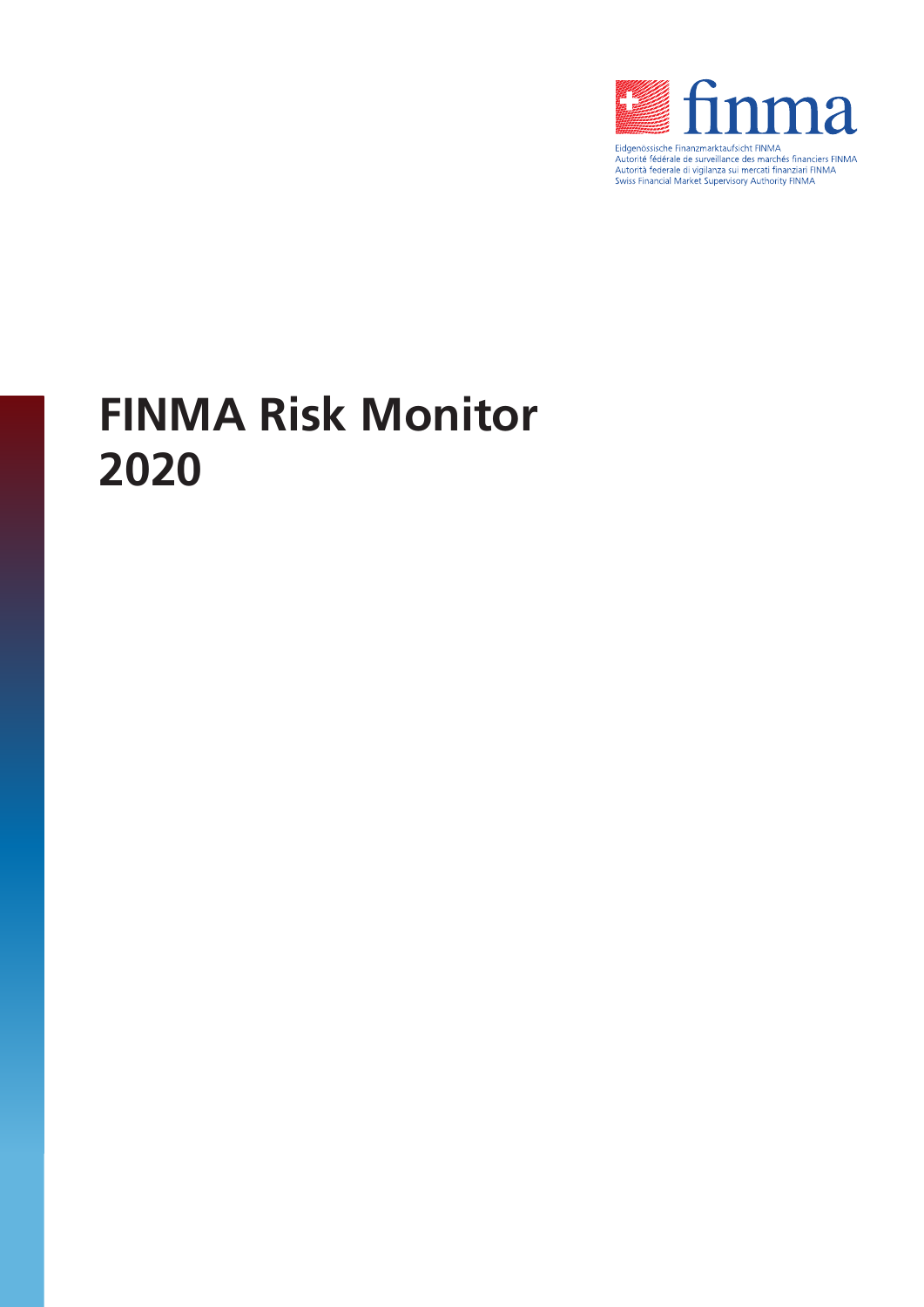### **Contents**

### **[Monitoring risk: central to forward-looking](#page-2-0)  [oversight of the financial markets](#page-2-0)**

- **[Corona pandemic as risk driver](#page-2-0)**
- **[Climate risks \(update\)](#page-3-0)**
- **[Principal risks](#page-4-0)**
- **[Low interest rate environment \(](#page-4-0)**↑**)**
- **[Correction on real estate and mortgage market \(](#page-5-0)**↑**)**
- **[Defaults or adjustments to corporate loans or bonds abroad \(new\)](#page-7-0)**
- **[Discontinuation of LIBOR \(](#page-8-0)**↓**)**
- **[Cyber risks \(](#page-10-0)**↑**)**
- **[Money laundering \(](#page-11-0)**→**)**
- **[Market access](#page-12-0) (**→**)**

### **[FINMA's supervisory focus](#page-13-0)**

- **[Longer-term trends and risks](#page-15-0)**
- **[Transparent insurance clients](#page-15-0)**
- **[Abbreviations](#page-18-0)**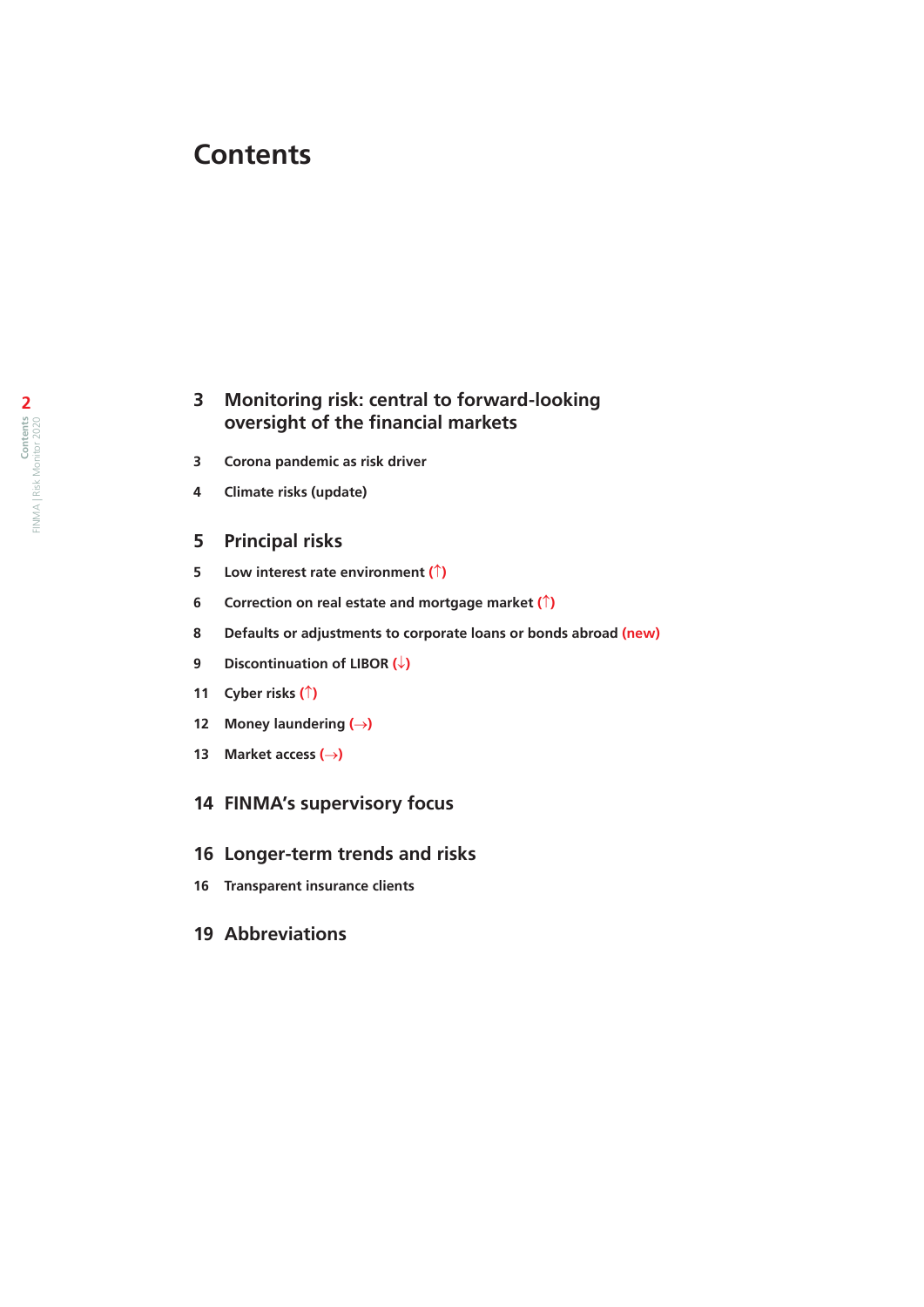# <span id="page-2-0"></span>**Monitoring risk: central to forward-looking oversight of the financial markets**

The Swiss Financial Market Supervisory Authority FINMA is an independent public supervisory authority with the legal mandate to protect investors, creditors and policyholders and ensure the proper functioning of the financial markets. It thereby contributes to enhancing the reputation, competitiveness and future sustainability of the Swiss financial centre.

The main focus of FINMA's work is the supervision of the financial sector. This is designed to ensure that the supervised financial institutions remain stable and successful going forward, given the possible risks they are facing. Assessing the risk position of individual supervised institutions is therefore a critical part of FINMA's supervisory activity. This makes its supervisory focus essentially forward-looking.

FINMA is publishing a Risk Monitor for the second time. This will create additional transparency both for supervised institutions and the wider public about how it fulfils its statutory responsibilities.

The Risk Monitor provides an overview of what FINMA believes are the most important risks currently facing supervised institutions over a time horizon of up to three years. Arrows indicate how these risks have trended since the last Risk Monitor. The Risk Monitor also describes the focus of FINMA's supervisory activity on the basis of the risks. Furthermore, each report highlights one selected trend that has the potential to impact on the Swiss financial market over the long term. Among the most important longer-term risks identified by FINMA, this report will also discuss the risks connected with big data and artificial intelligence in the insurance area. This year's Risk Monitor additionally highlights the corona pandemic and provides an update on climate risks.

#### **Corona pandemic as risk driver**

In spring 2020, the corona pandemic plunged the world economy into crisis. As a result, the financial system too was subjected to considerable strains. Some major financing markets, notably the US dollar money markets, became acutely stressed. The extreme and sudden demand for safe-haven assets hampered activities and pricing – even on a number of markets that are normally very liquid. Given the resulting turmoil in the capital markets, money market bottlenecks and defaults on corporate loans and other financing instruments, the crisis is also impacting on banks and insurers. Thanks to the cushion of liquidity and capital they have built up over the years and their operational readiness, Swiss financial institutions have been able to withstand the initial repercussions of the crisis well. However, the effects of the corona pandemic will continue to impact the financial markets for months, if not years.

In the spring, it took unprecedented interventions on the part of the Federal Reserve in particular to stem the turbulence on the money markets. The extremely rapid pace of change on these markets has, however, exposed weaknesses in liquidity management by banks and non-banks – for instance in the case of money market funds. These developments have impacted on Swiss financial institutions too. Therefore, any resurgence of such market turbulence – and a resulting decrease in liquidity – would *pose a significant short-term risk* for both Swiss and foreign financial institutions.

As part of its regular risk assessment, FINMA analyses changes in the probability of various arising risks as well as their consequences. In this year's analysis, FINMA has found that the corona pandemic has brought about a certain change in the risk landscape for financial institutions in Switzerland. The corona pandemic – or pandemics in general – is not presented as a principal risk in the risk assessment as such, but as a significant short-term driver of financial risks that are directly linked to the supervised institutions. The six principal risks already mentioned in last year's Risk Monitor remain the same: the persistently low interest rate environment, a possible correction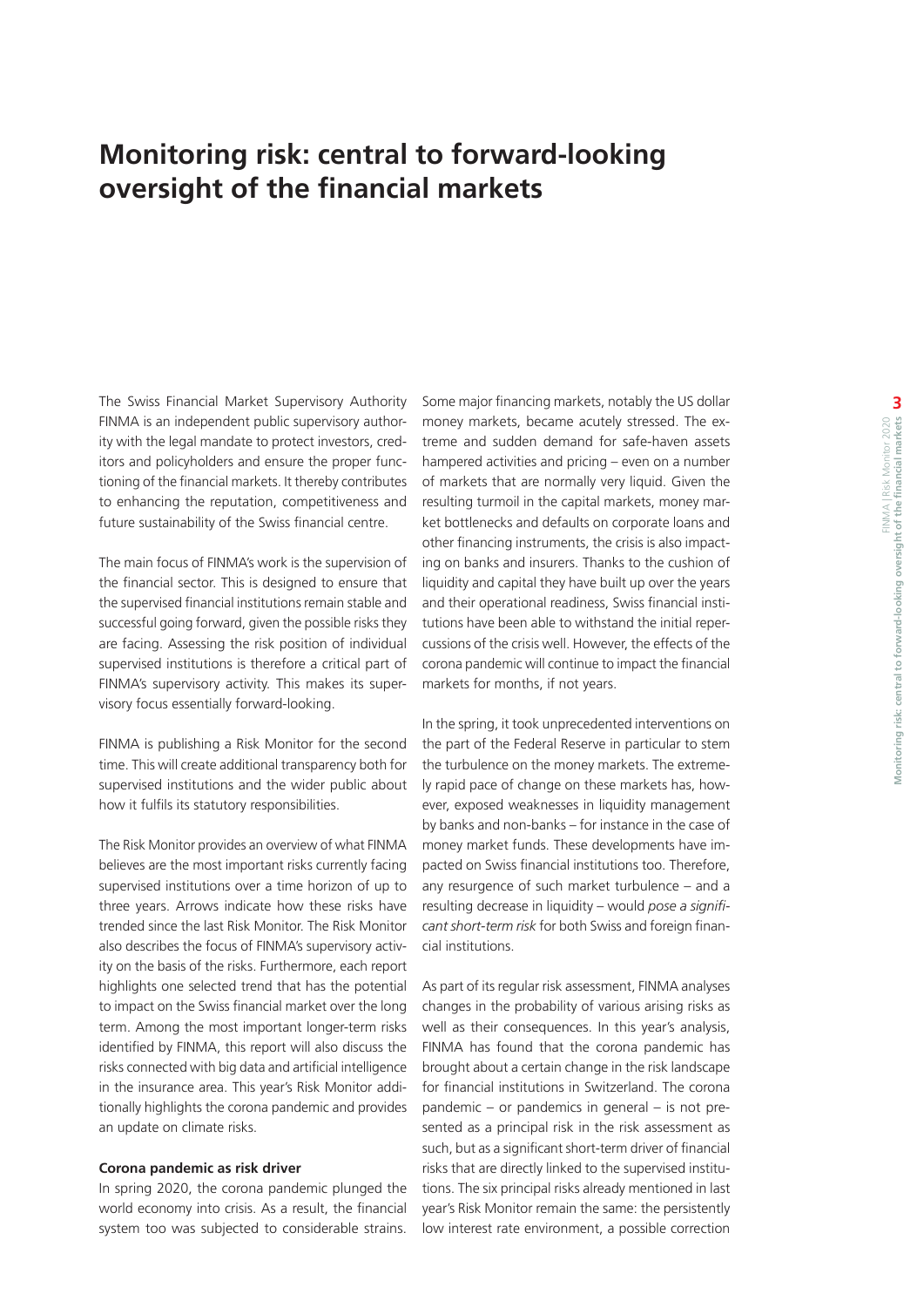<span id="page-3-0"></span>on the real estate and mortgage market, cyberattacks, a disorderly abolition of LIBOR benchmark interest rates, money laundering, and increased impediments to cross-border market access. However, the current pandemic does exacerbate some of these risks. Corporate loan risks, especially outside of Switzerland, will increase as a result of the developments in the past months. Thus FINMA now also includes defaults or adjustments to corporate loans or bonds abroad among the Swiss financial institutions' principal risks.

#### **Climate risks (update)**

FINMA continues to see climate risks as a longer-term risk for the Swiss financial-services industry. It is addressing the topic systematically and is currently analysing those areas among the Swiss institutions subject to supervision that might be exposed to elevated climate-related risks. Based on an assessment of risks, FINMA addresses the relevant risks together with the largest banks and insurers. Together with the Swiss National Bank and academic institutions, FINMA also analyses the risks of the two big banks in a pilot capacity. Moreover, FINMA intends to raise awareness of these risks by introducing an expanded disclosure obligation. A more complete and more consistent disclosure of these financial risks will enhance market transparency, financial institutions' risk awareness and legal certainty.

The institutions should already be taking account of such climate-related financial risks that are reflected in the known risk categories (credit, market, liquidity

and operational risks, plus insurance risks where insurers are concerned) and, if significant, should also be disclosed. Making the requirements to disclose climate-related risks more concrete will on the one hand raise awareness of the need to record these risks while also, on the other hand, giving the supervised financial institutions a specific and legally secure framework for such disclosure. In this way, transparency will be improved for all market players. The supplementary disclosure specifications in the areas of governance, strategy, risk management and metrics fit into the existing framework formed by the related circulars on disclosure at banks and insurance companies; their content is geared to the recommendations of the Task Force on Climate-related Financial Disclosures (TCFD). The new disclosure obligations will apply to institutions in supervisory categories 1 and 2 (extremely important, complex institutions and very important, complex institutions).

### **Note**

The risks referred to above and the focal points of FINMA's supervisory activity are not an exhaustive list. Other risks not cited may also be (or become) very significant. This report is expressly not intended as a basis for investment decisions.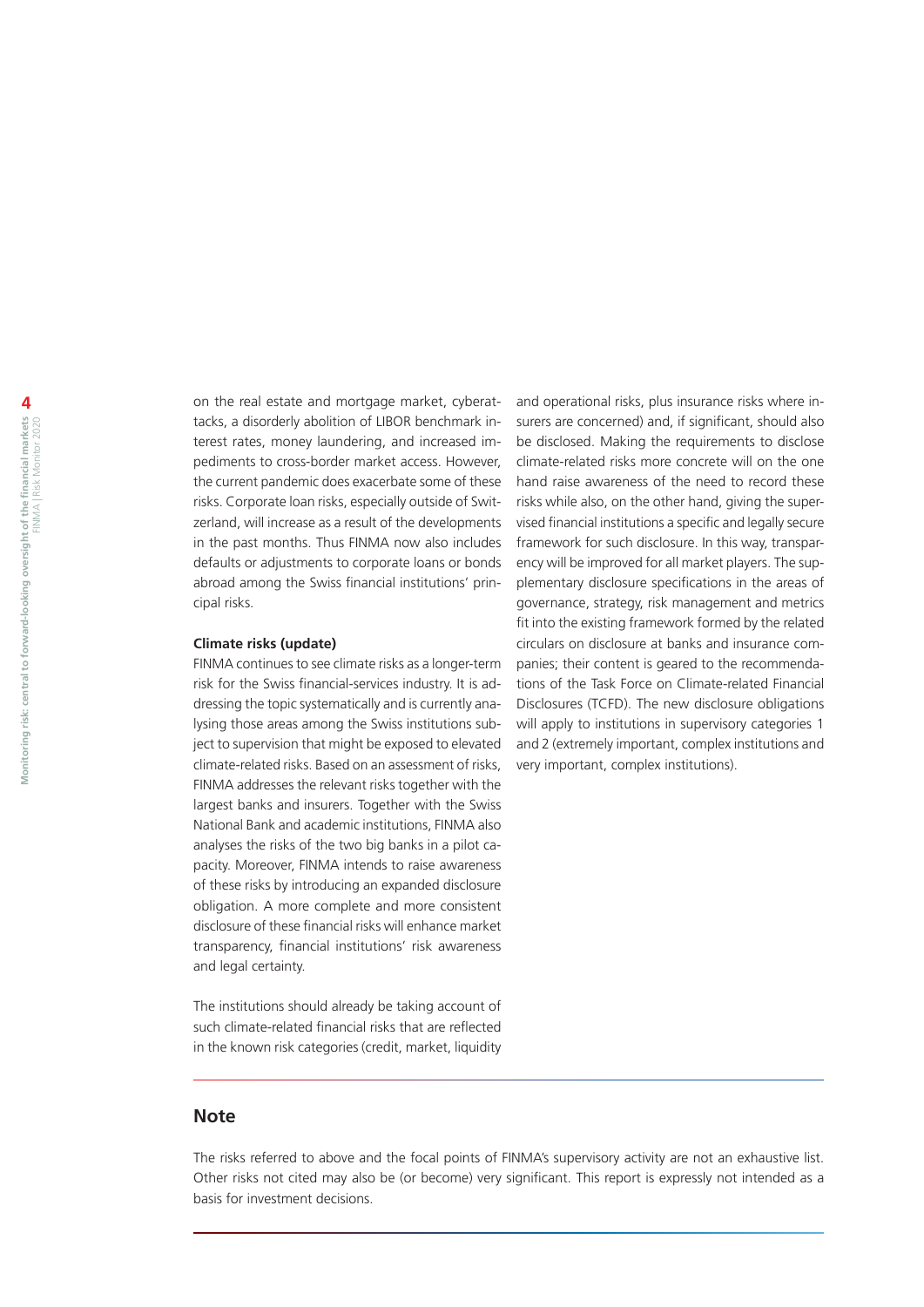# <span id="page-4-0"></span>**Principal risks**

FINMA takes a risk-based approach to supervision. The intensity of its supervision is dictated firstly by the risk posed by each financial market participant and secondly by the primary risks in the current environment. This section will discuss the seven principal risks identified by FINMA for its supervised institutions and the Swiss financial centre over a time horizon of up to three years. The biggest change in terms of risks relates to the corona crisis, which has increased both the probability and the impact of various risks. The arrows in the headings show changes in relation to last year's FINMA Risk Monitor: principal risk increased ( $\uparrow$ ), stayed the same ( $\rightarrow$ ) or decreased ( $\downarrow$ ). New principal risks that have arisen are flagged as (new).

#### **Low interest rate environment (**↑**)**

*Persistently low interest rates in both Switzerland and the European Union (EU) are affecting the profitability of supervised institutions. This situation also increases the risk of price bubbles or the sudden bursting of such bubbles and undermines the viability of certain business models. The response to the corona pandemic accentuates this situation. FINMA thus continues to pay close attention to the related risks.*

Negative interest rates have been a feature of the Swiss money market since 2011. Since the end of July 2019, negative interest rates have extended to all maturities out to 50 years. The corona pandemic prompted the central banks to institute even more expansionary monetary measures – such as cuts in key interest rates and securities purchase pro-

#### **Government bond yield curves**

as at 30 September 2020 (dotted line: as at 31 December 2019), in % p.a.





Source: Refinitiv Datastream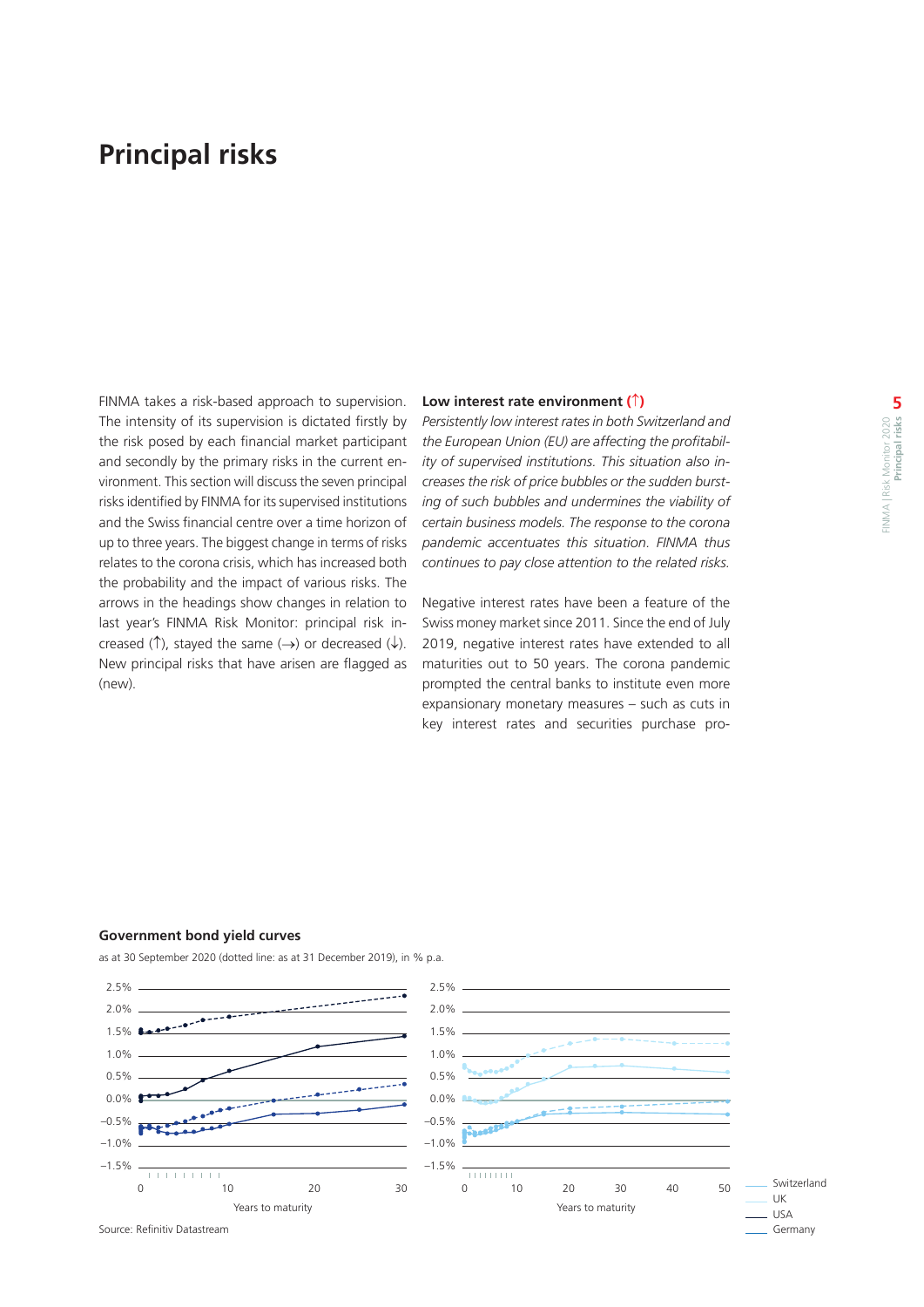<span id="page-5-0"></span>grammes – to bolster the economy. These brought yield curves even lower. On top of this, central banks have been publicly stating that they will probably keep their key rates low for several years and, in some cases, are according a somewhat lower weighting in their objectives to the risks of higher inflation. This is further delaying a possible normalisation of interest rates.

The chart on page 5 shows how the interest curves for major currencies are being pushed downwards. US interest rates have seen the sharpest fall. The rates in Switzerland are negative for all maturities and lower than in any other country.

The potential consequences of the low interest rate environment affect two areas in particular:

1. Profitability and business models: The persistence of a low interest rate environment and a flat yield curve could squeeze the banks' profitability due to the erosion of net interest margins. Life insurers are also affected – on the one hand, because policies taken out in the past contain significant interest rate guarantees that are becoming increasingly difficult to honour; and on the other hand, because acquiring profitable new business is increasingly onerous. The downward shift in the yield curves and high market volatility in the crisis phase at the start of the year impacted on the solvency of insurers, thus forcing them to accumulate more reserves. If interest rates were to stagnate at their current low levels for a long time, this would also pose a risk to certain business models. For this reason, a number of significant businesses have exited the life insurance market.<sup>1</sup> In the area of individual life insurance, there has been a trend away from classical products offering interest rate guarantees and towards unit-linked solutions. Financial institutions will increasingly be forced to reduce their costs or seek economies of scale, either individually or through consolidation – with the attendant effects on headcounts. Moreover,

<sup>1</sup> In 2019, for instance, AXA pulled out of the full-coverage insurance business in the occupational benefits sector.

there is a risk that such measures will not be sufficient or that some of the key strategic decisions are not taken in time.

2.Customer behaviour: It remains likely that the low interest rate environment will prompt the banks to impose negative interest rates across broader categories of clients. The resulting customer behaviour is, however, difficult to predict.

#### **Correction on real estate and mortgage market (**↑**)**

*Vacancy rates for residential investment properties, which have risen further owing to the corona pandemic, increase the level of risk in the Swiss real estate and mortgage market. Lost earnings from the rental of commercial and office property and flagging demand for office and retail space are pushing down prices in the commercial real estate segment. Moreover, growth in mortgages was more robust than expected this year.*

Negative interest rates continue to pose a risk of bubbles developing in various asset classes, particularly in the real estate market. Due to the persistently low interest rate environment, investors are still searching for higher-yielding investments. As a result, they are investing increasingly in real estate despite rising vacancy rates and falling rents. In doing so, they are accepting ever lower initial returns. Previous trends have been sustained this year, surprisingly.

The corona pandemic is adding to the strains on the real estate market – and especially the market for offices and commercial buildings – by accentuating the imbalance of supply and demand. In particular, the upswing in the market for office space has been halted for the time being: rents are falling, and with more people working from home there is little prospect of any expansion in office floorspace usage – hence the pressure on prices. The boom in online trading due to the corona pandemic is also dragging down prices and rents for retail floorspace.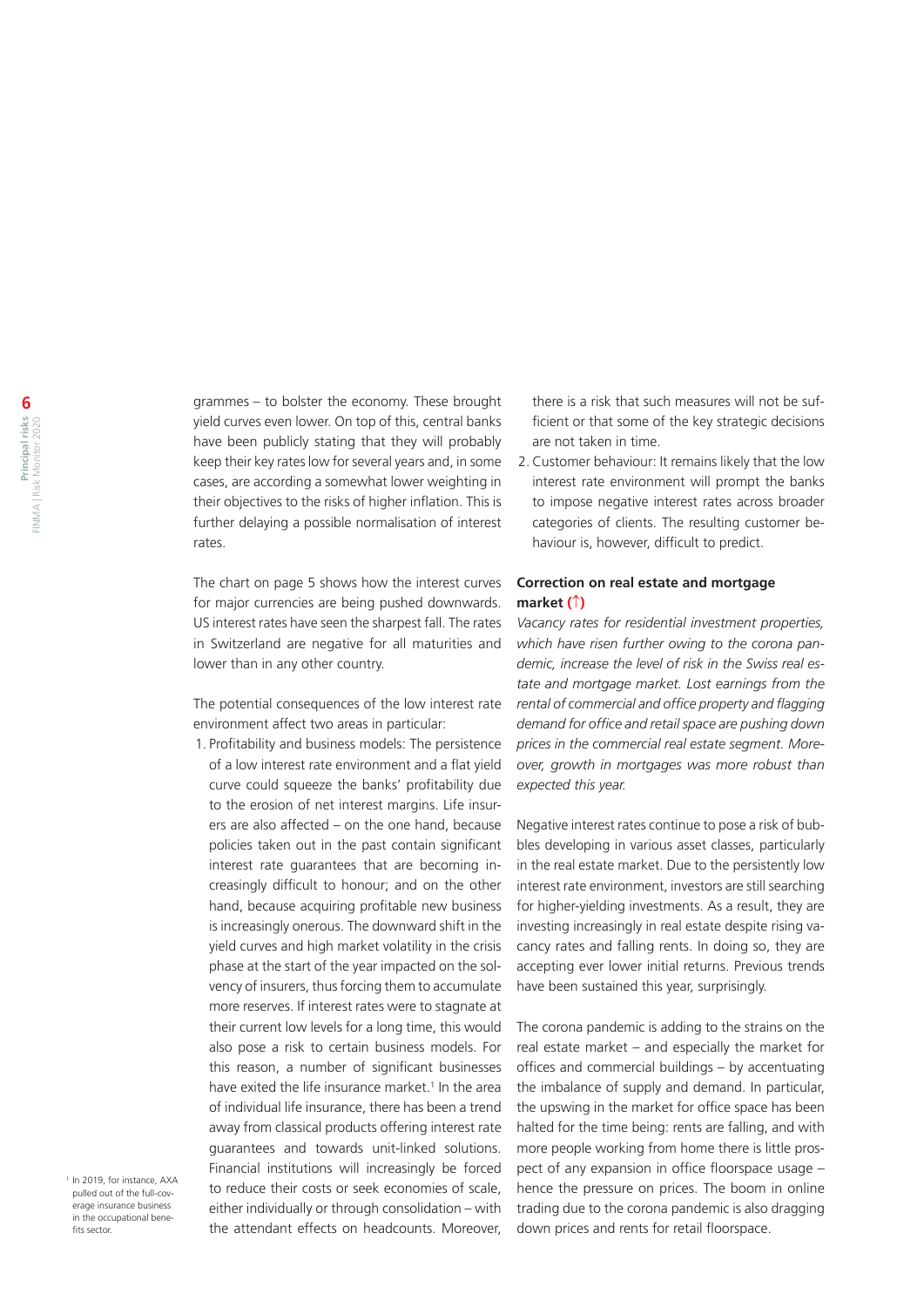Moreover, net immigration declined in the first half of 2020. 1.72 percent of all homes (for owner occupation or for rent) are currently vacant. This is a total of about 78,800 units. The following chart illustrates the trend over time.

By contrast, prices of owner-occupied homes have continued to rise since the outbreak of the corona pandemic. Vacancy rates here have been relatively constant over the past years. The supply overhang problem is less pronounced in this segment.

The consequences of a real estate crisis with sharp price corrections could be significant, with banks, insurers and real estate funds all being equally affected.

- Insurers and banks: FINMA has performed stress tests with insurance companies and banks, taking scenarios of a possible real estate crisis. The results showed that life insurers as well as banks are especially vulnerable to real estate price corrections.
	- Real estate funds: Valuation losses and the resulting outflows could cause liquidity problems for real estate funds. Owing to such strong outflows, foreign real estate funds have thus been "gating" during the corona pandemic. By responding in this way, fund managers seek to avoid having to sell off large numbers of fund holdings due to a sudden surge in redemptions. In contrast to the situation abroad, Switzerland has not seen any gating during the pandemic other than in a few short-lived instances.

#### **Vacant homes**

Vacant homes for rental or sale, and vacancy rate up to the second quarter of 2020



Source: Swiss Federal Statistical Office, Empty dwellings census, 9 September 2019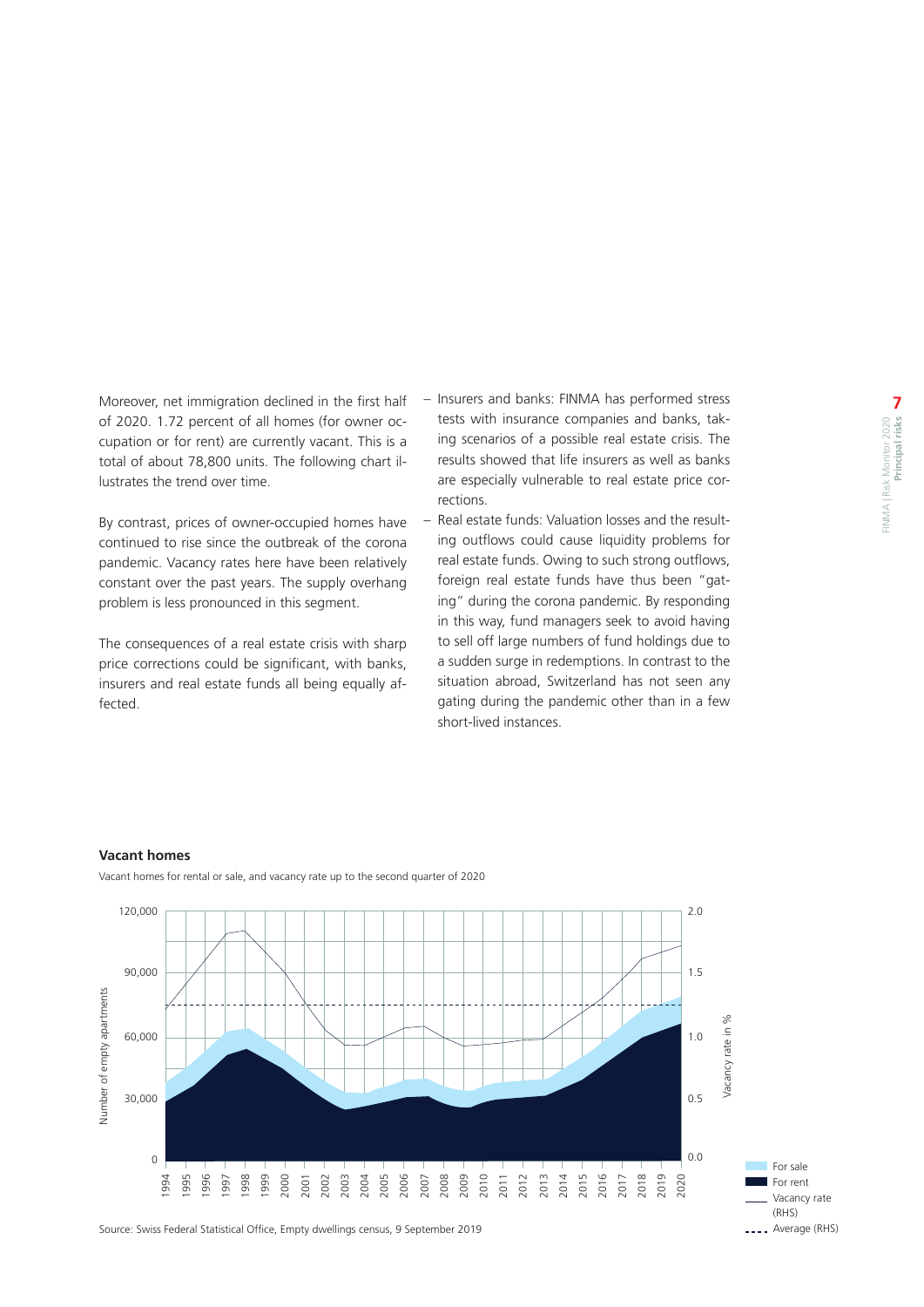#### <span id="page-7-0"></span>**Defaults or adjustments to corporate loans or bonds abroad (new)**

*Owing to the corona pandemic, the risk premiums*  for corporate bonds rose sharply in the first quarter *of 2020. Since then, they have decreased substantially again. Risk premiums for investment grade borrowers have been at around the average for the last few years. Risk premiums for high-yield borrowers are still slightly above their pre-crisis levels. Credit quality has been especially badly hit in the energy sector and among those companies that have had to severely restrict their business operations due to the lockdown, such as airlines and tourism operators.*

In some places, the global recession and health policy measures are resulting in a massive downturn in numerous companies' sales and earnings. It is currently unclear when an economic recovery will set in. This increases the probability of bankruptcies, especially in countries that are suffering a sharp economic slump. Up to now, the downturn in Switzerland has been less pronounced than in other countries,

thanks in particular to state support for the real economy – hence the focus on foreign corporate credits and bonds.

Potential defaults or corrections on the market for corporate credits and bonds are of concern to banks and insurers in equal measure.

1. Banks: It may be assumed that the international corporate loans business will suffer larger defaults than hitherto. Globally active Swiss banks, especially the two big banks, grant loans to corporate clients outside Switzerland that are not sold on to investors or are only partially sold on. As a result, the banks' earnings situation may be impacted by permanent or temporary value adjustments on these loans. Internationally active Swiss banks also engage in leveraged finance (primarily granting of corporate loans for a credit-financed company takeover) and bundle and syndicate these loans for selling on to investors. From the banks' point of view this entails the risk

#### **Benchmark Credit Default Swap (CDS) Indices Investment Grade**

Basis points p.a.



Japan (iTraxx Asia-Ex)

Europe

Europe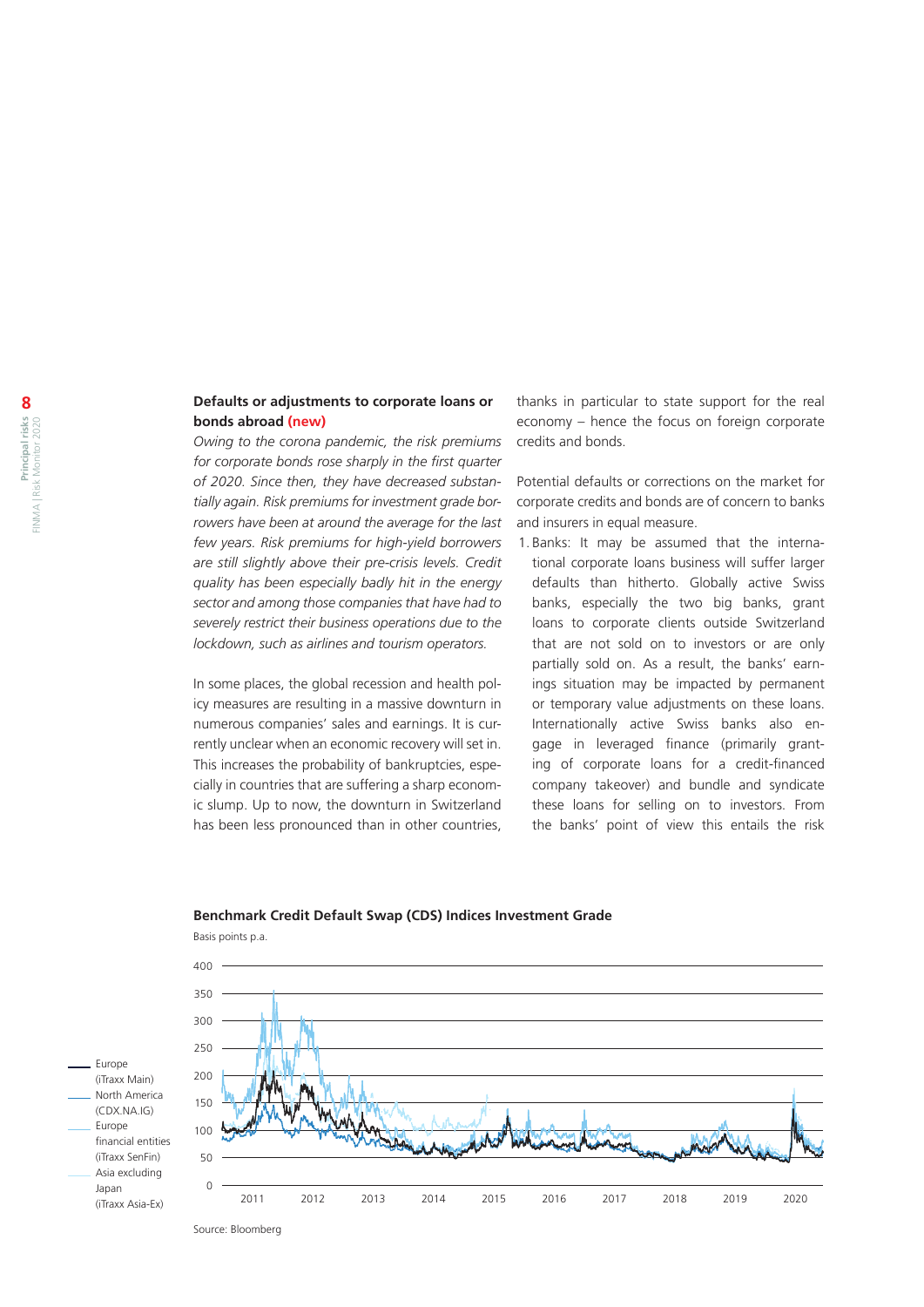<span id="page-8-0"></span>that the loans granted are not sold on in time. In addition, internationally active Swiss banks deal in securities and loans and the associated derivatives. In this area, the market and credit risks for the Swiss banks may be rated as rather moderate. The effects of the corona pandemic on international commodities trading were felt especially by those Swiss banks that finance such trading. Despite a subdued level of trading in this segment, they had to effect write-downs totalling approximately CHF 500 million by the end of September 2020.

2. Insurers: A renewed rise in credit risks would result in sharp price corrections on corporate bonds, even with substantial losses in some cases. This may in turn lead to reductions in the tied assets of insurance companies, which secure the claims arising from insurance contracts. On average across the market as a whole, some 19 percent of insurers' investments are invested in corporate bonds (including in the financial sector) and almost 45 percent of these corporate bonds have a rating of BBB+ or lower. Therefore, any sharp price corrections to corporate bonds may also lead to a substantial decline in the companies' risk-bearing capital and in the SST ratios of many insurers. At present, an average of less than 1 percent of the investments are held in sub-investment grade corporate bonds (rated below BBB-).

#### **Discontinuation of LIBOR (**↓**)**

*The date on which LIBOR is to be abolished is fast approaching. The use of LIBOR reference rates for financial instruments is still widespread. Progress has been made in efforts to ensure an orderly transition from LIBOR to alternative interest rates. The risk is decreasing overall in particular thanks to fallback clauses to alternative interest rates in the derivatives area. A survey carried out in June 2020, however, showed that financial instruments totalling at least 14 trillion Swiss francs and still pegged to LIBOR will only expire after 2021. Of these, over 2 trillion Swiss francs' worth are specifically pegged to LIBOR in Swiss francs. The discontinuation of LIBOR from the* 

#### $\overline{0}$ 100 200 300 400 500 600 700 800 900 1000 2011 2012 2013 2014 2015 2016 2017 2018 2019 2020 Europe (iTraxx XOver) North America (CDX.NA.HY)

#### **Benchmark Credit Default Swap (CDS) Indices High Yield**

Basis points p.a.

Source: Bloomberg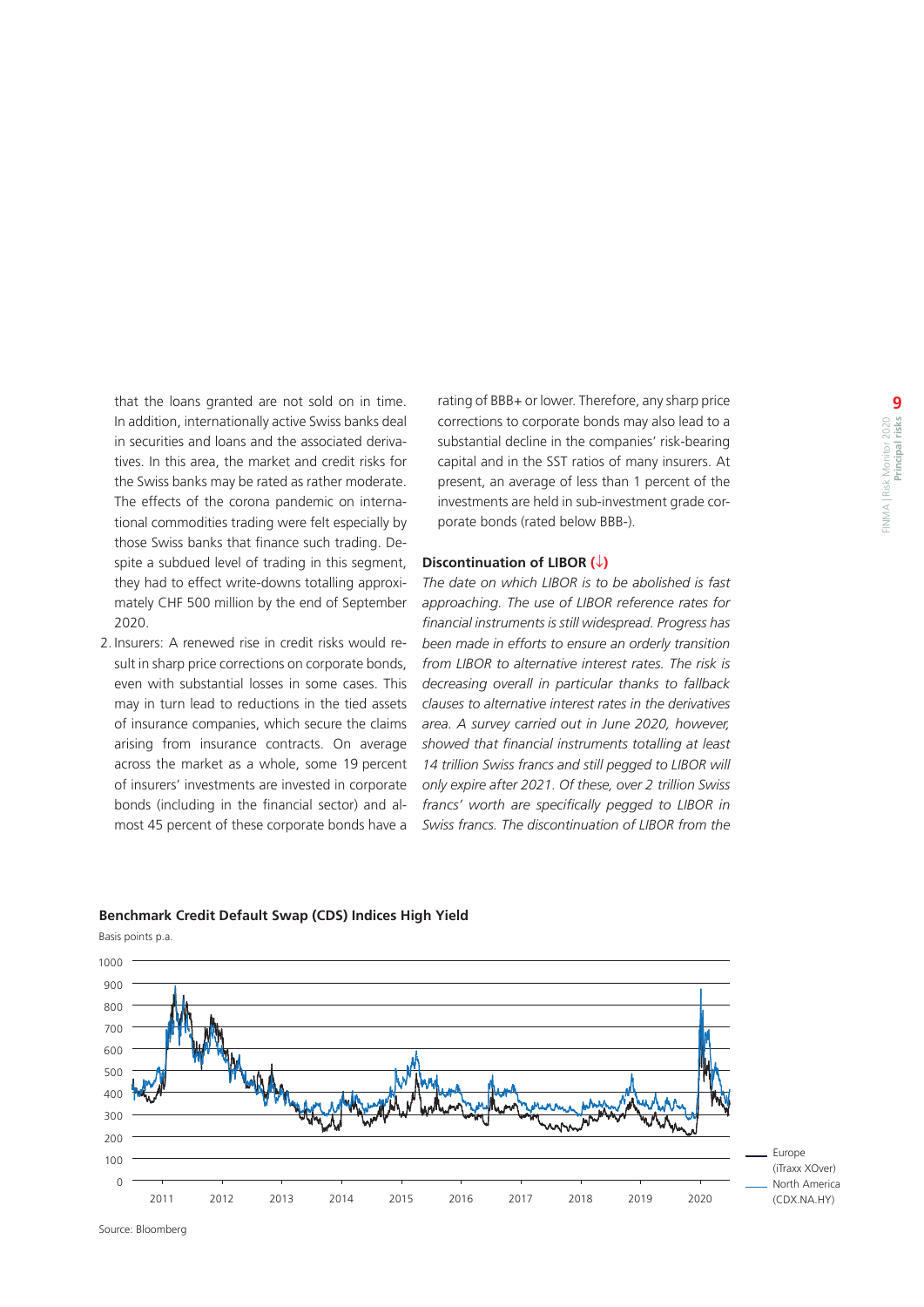*end of 2021 could therefore have a significant impact on the market. Inadequate preparations for the replacement of LIBOR interest rates – including CHF LIBOR rates – thus continue to pose a significant risk.*

Efforts must be made to replace LIBOR swiftly, since the underlying problems have once more come to the fore during the corona pandemic. In particular, LIBOR is not based on transactions actually executed, and thus reflects distorted interest rates by comparison with the rates that are steered by central banks. Therefore, the timely replacement of LIBOR is being given a high priority at an international level too. The International Swaps and Derivatives Association (ISDA) has devised an "IBOR Fallbacks Protocol". This protocol will create a standardised means of introducing fallback clauses for most derivatives contracts and for replacing LIBOR interest rates with alternative rates as soon as the fallback clauses are triggered. This situation must be rectified without delay in those areas that are still lacking robust contract clauses

covering the discontinuation of LIBOR. It is thus necessary to revise contracts in such a way that they can be based on these alternative interest rates. Moreover, the supervised financial institutions must establish clarity with regard to those contracts that entail residual risks for them – i.e. the contracts which, most probably, cannot be satisfactorily adapted by the end of 2021 and thus give rise to legal and valuation risks. And finally, the operational readiness must be ensured, for example by switching the financial institutions' internal operating systems over to new reference interest rates.

The SARON (Swiss Average Rate Overnight) has been available in Switzerland since summer 2019 and is gaining significance as a money market rate. Here, therefore, an alternative to the CHF LIBOR already exists. In fact, the changeover of mortgages from LIBOR to SARON has already begun.

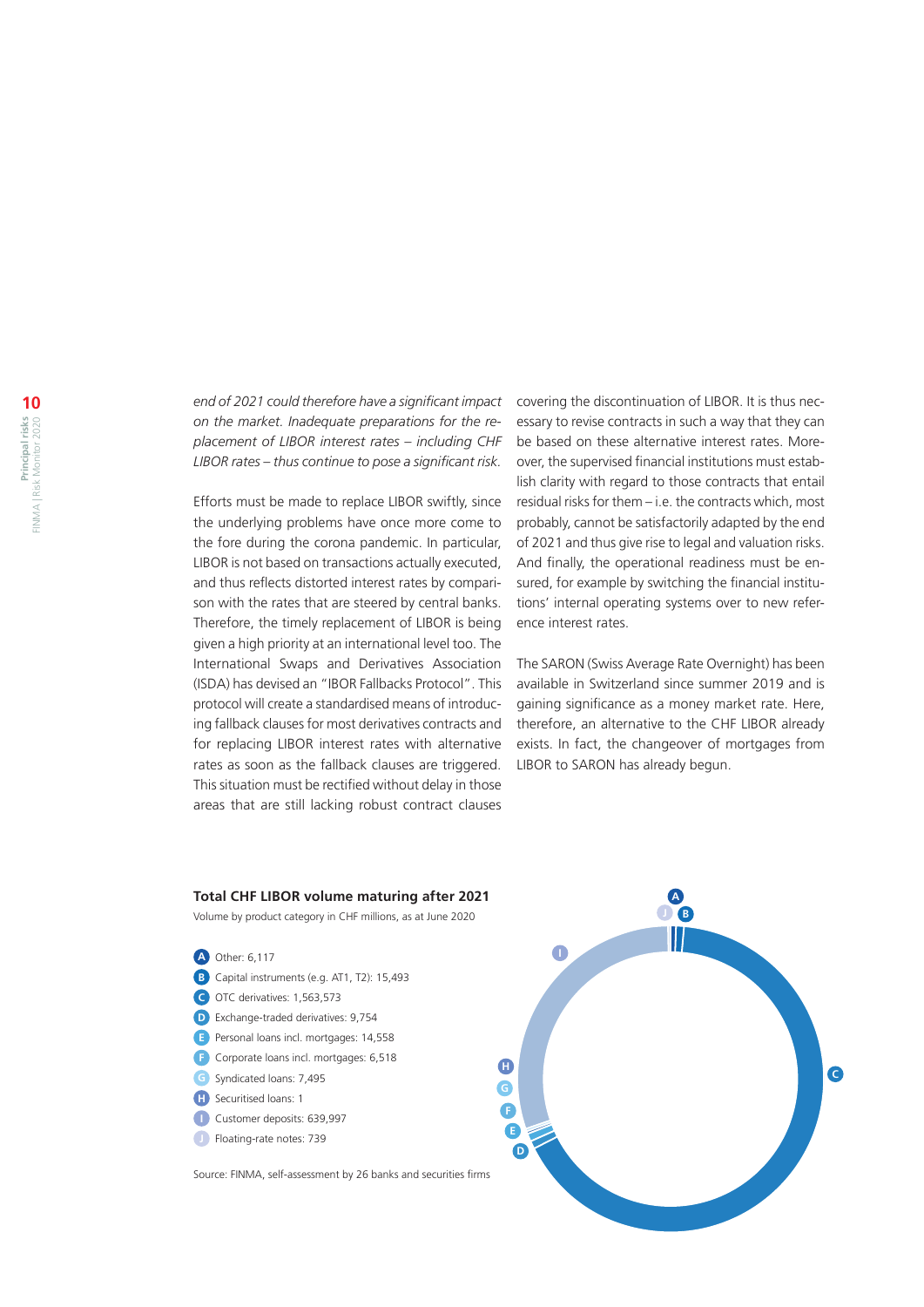#### 0 50 100 150  $200$ 250 300 350 400 05.01.20 05.02.20 05.03.20 05.04.20 05.05.20 05.06.20 05.07.20 05.08.20 05.09.20 05.10.20

#### <span id="page-10-0"></span>**Reports received in 2020 by the National Cyber Security Centre (NCSC)**

FINMA requires 26 banks – selected on risk-based grounds – to report on their progress in quarterly self-assessments. These assessments make it clear which obstacles currently stand in the way of a smooth winding-up of the existing LIBOR positions: uncoordinated approaches in the various jurisdictions; lack of operational readiness; opposition or disinterest on the part of counterparties to cooperate in making the necessary changes to contracts; and low market liquidity for products based on alternative interest rates.

The self-assessments also indicate that, in the first half of 2020, LIBOR-based contract volumes had not fallen significantly but had actually risen again. Thus there is clearly a need for action: the abolition date is rapidly approaching, and there is no time to lose. The increase in LIBOR-based volumes could be due to the corona pandemic, which has made it necessary to grant loans exceptionally quickly. However, the crisis is not a reason for delaying the changeover.

#### **Cyber risks (**↑**)**

*The high and ever-growing dependency on and interconnectivity of information and communication technologies gives rise to pronounced vulnerabilities among Swiss financial institutions. For example, outages of and disruptions to IT systems, particularly those resulting from cyberattacks, can jeopardise the availability, confidentiality and integrity of critical services and functions. Depending on the nature of the cyberattack in question, this can have repercussions not only for individual financial institutions but on the functioning of the Swiss financial centre as a whole. The corona pandemic has increased this vulnerability as many employees of financial institutions are working away from their office, thus opening up new potential weak points for attackers.*

During the lockdown in particular, cyberattacks became much more frequent and more intensive. For example, the distribution of malware increased, as did the number of phishing mails. Since August 2020,

Source: NCSC

Number of reports per week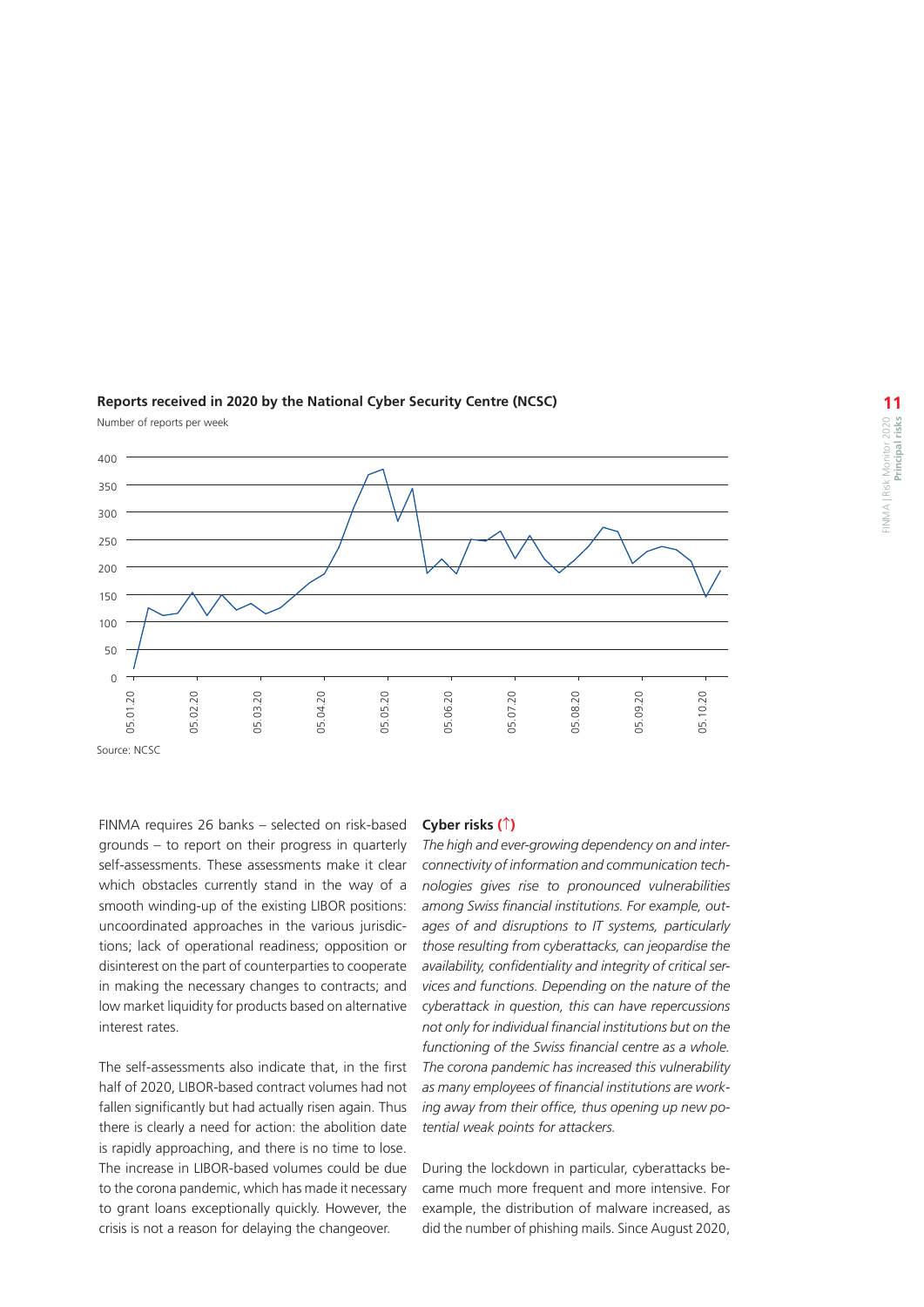<span id="page-11-0"></span>moreover, many of the supervised financial institutions informed FINMA about so-called DDoS attacks on their infrastructure. These "distributed denial-ofservice" attacks attempt to disrupt the availability of an internet service by bombarding it with queries. In all cases, these attacks were accompanied by blackmail letters in which a bitcoin payment would have to be made in order to prevent a subsequent attack. This wave of blackmail attempts was not aimed exclusively at companies in the financial sector and was a global phenomenon.

Cybercrime overall is on the rise. This can potentially go as far as cyber sabotage of critical infrastructure, or the disclosure of stolen information. Moreover, the attackers are becoming increasingly professional and well organised. This makes it all the more important – but also more challenging – to prevent and combat the attacks effectively.

A successful cyberattack can have serious consequences for the functioning of the Swiss financial centre. It may, for example, delay the provision of a financial service or even render it impossible. For the financial markets to function properly, institutions that provide integrated or interlinked services are particularly important – e.g. financial-market infrastructures, critical-service providers of key IT systems for the financial centre, and systemically important financial institutions. A successful attack on an institution of this kind could prove damaging both to other financial institutions and the Swiss economy as a whole. The reputational damage would be significant, and confidence in the Swiss financial centre would be undermined.

#### **Money laundering (**→**)**

*The Swiss financial centre is a leading global crossborder wealth management hub for private clients. This makes it particularly exposed to money-laundering risks. Breaches of the law can result in significant*  *sanctions and reputational damage to financial institutions both in Switzerland and abroad. In the past year, the money-laundering risk remained high.*

Owing in particular to shrinking margins, financial institutions may take the commercial decision to pursue relationships with profitable new clients from relatively high-risk emerging-market nations where there is a significant threat of corruption. This risk may be exacerbated further during the corona pandemic as difficulties with contacting clients may hamper the implementation of measures designed to combat money laundering. Recent global corruption and money-laundering scandals and the numerous violations of money-laundering regulations by financial institutions show that the risks for financial institutions involved in the cross-border wealth management business remain high. Experience has shown that the financial flows associated with corruption and embezzlement can involve not just affluent private clients, who often qualify as politically exposed persons, but also state or quasi-state organisations and sovereign wealth funds. The risks are increased further by complex structures that may impair transparency when it comes to identifying the beneficial owners of the assets concerned. These structures include domiciliary companies, fiduciary relationships and insurance wrappers.

The enforcement cases handled by FINMA in the past year clearly underscored the following: a bank's compliance framework must be adapted in line with risk appetite; the institutions must establish the provenance of large blocks of assets and whether the clients concerned really are the beneficial owners; and they must report any dubious relationships and transactions to the Money Laundering Reporting Office (MROS).

In addition to the traditional money-laundering risks related in particular to cross-border asset management services, the financial industry also faces new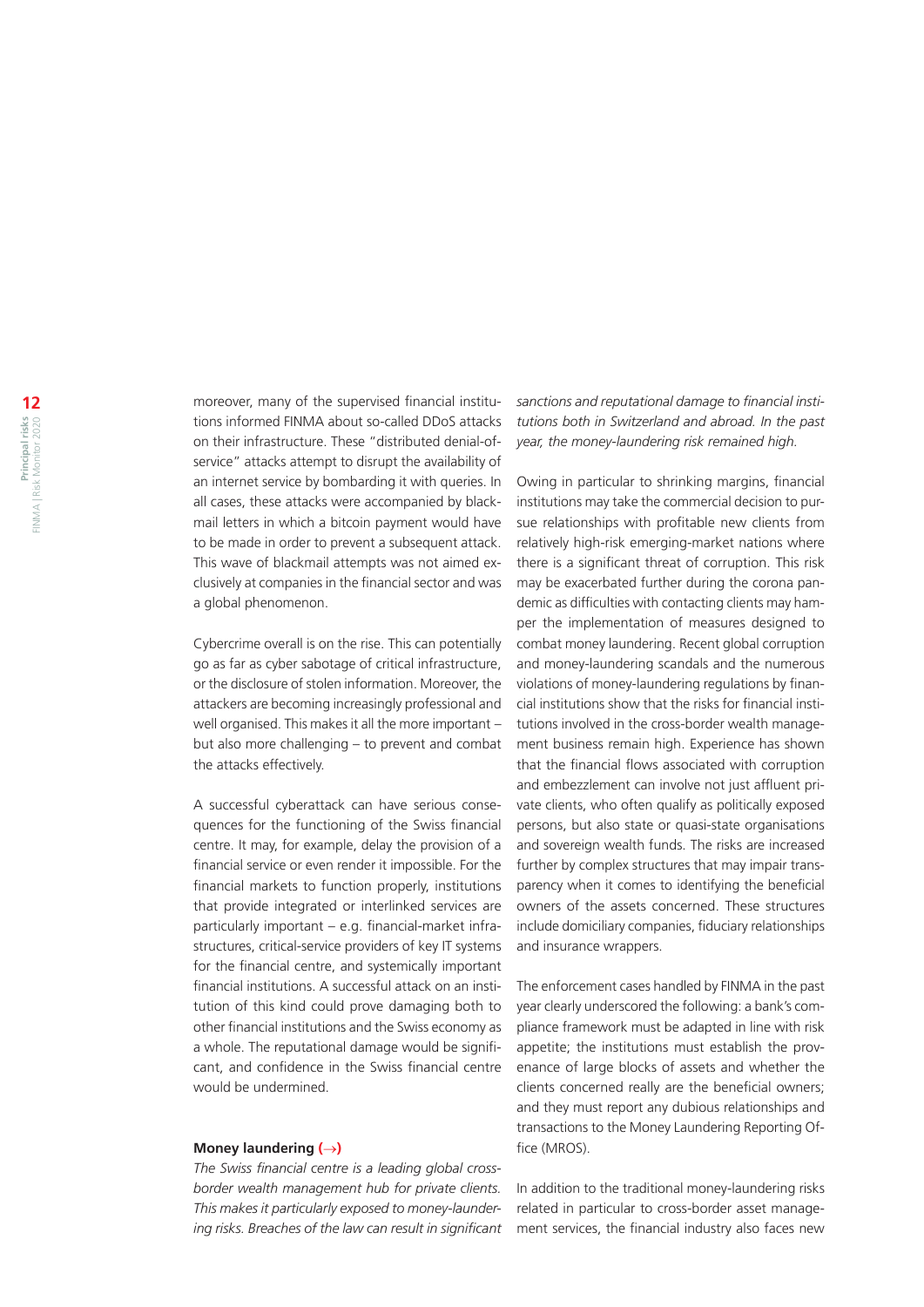<span id="page-12-0"></span>risks in the area of blockchain technology<sup>2</sup> and in relation to digital assets. Although these new technologies promise efficiency improvements in the financial industry, they also accentuate the threats posed by money laundering and the financing of terrorism due to the greater potential anonymity they involve, as well as the speed and cross-border nature of the transactions. Malpractice by the financial institutions active in FinTech could significantly damage the reputation of the Swiss financial centre and slow down the development of digitalisation.

#### **Market access (**→**)**

*Changes to and restrictions on market access to foreign target markets that are of importance to Swiss financial institutions may have significant repercussions for the revenue streams of the Swiss financial centre. The risk of market access restrictions remained high in 2020 and changed little over the course of the year.* 

The trend towards tougher market access rules for foreign providers in a number of jurisdictions has continued. As before, this tightening may be seen against a backdrop of increasing friction in international trade relations and uncertainties relating to Brexit. As a result of Brexit, Switzerland is seeking closer cooperation with the United Kingdom in the area of financial services. In June 2020, the two finance ministers thus signed a joint declaration regarding closer bilateral cooperation between the two countries.

The discontinuation of stock market equivalence with the European Union in 2019 is an example of a change in Switzerland's market access at European level. It remains likely that the EU will tighten up its rules for the provision of cross-border financial services to EU-based clients. Moreover, due to the ongoing negotiations between Switzerland and the EU, equivalence procedures are still encountering difficulties.

For Swiss financial institutions, this gives rise to legal uncertainties and risks, as well as the possibility of additional costs. Restrictions on cross-border financial services potentially limit the business opportunities for Swiss-based financial institutions, which could lead to jobs being relocated abroad.

> <sup>2</sup> [Report of the interdepart](https://www.newsd.admin.ch/newsd/message/attachments/56166.pdf)[mental group on combat](https://www.newsd.admin.ch/newsd/message/attachments/56166.pdf)[ing money laundering and](https://www.newsd.admin.ch/newsd/message/attachments/56166.pdf)  the financing of terr [\(CGMF\)](https://www.newsd.admin.ch/newsd/message/attachments/56166.pdf), October 2018.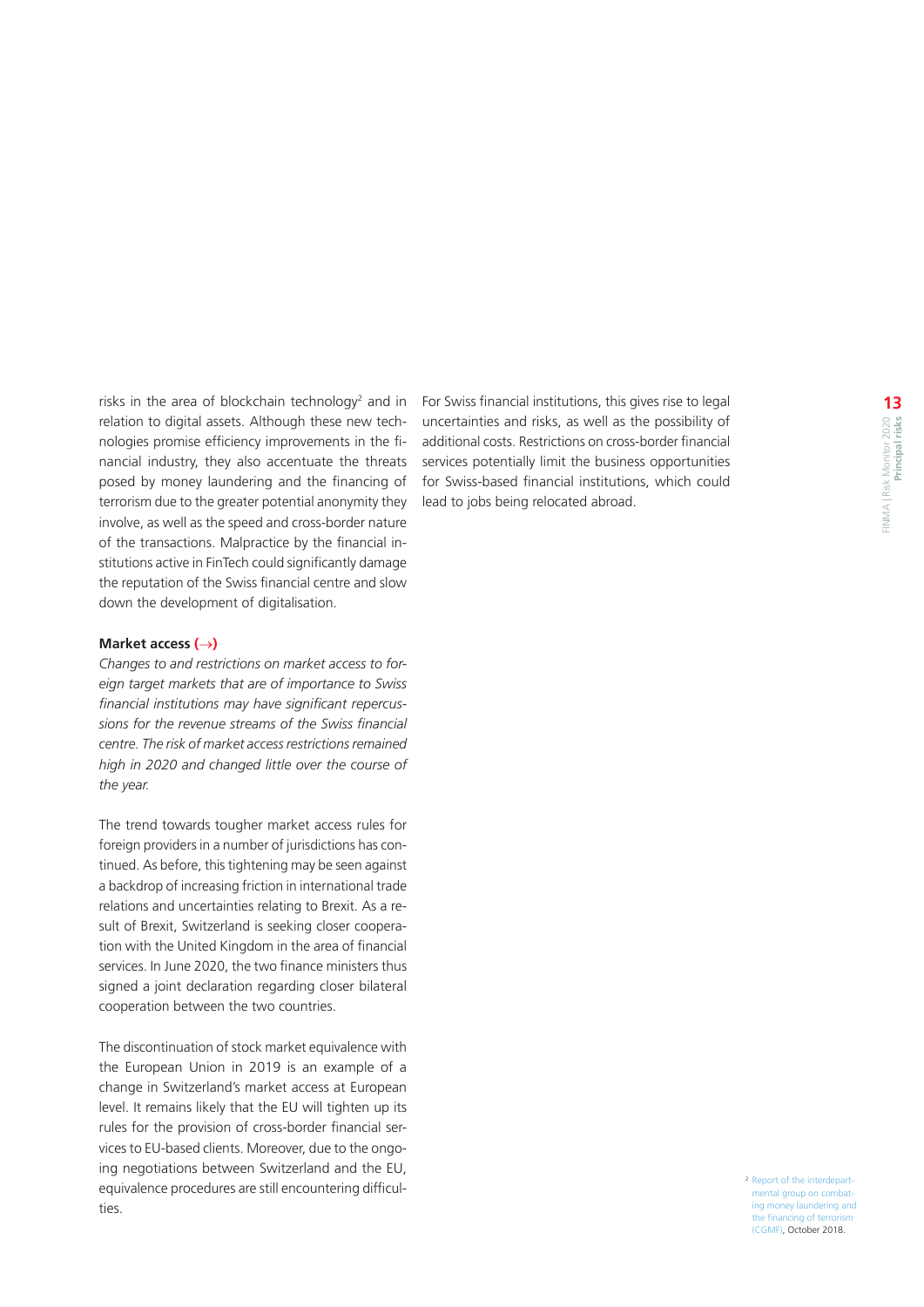### <span id="page-13-0"></span>**FINMA's supervisory focus**

FINMA aligns its supervisory focus with the risks described above. In particular, it is keeping a close eye on the following areas:

The *interest rate situation* remains a key topic in the supervisory dialogue between FINMA and the institutions it supervises. FINMA will continue to regularly identify banks which are particularly exposed and conduct an intense exchange of views with these institutions with regard to their approach to interest rate risks and their strategies to ensure sustainable profitability. Low interest rates continue to have an impact on the various sectors of the insurance industry. With life insurers in particular, FINMA will thus continue to closely analyse the appropriateness of reserve levels and the potential repercussions of any further interest rate cuts.

The *real estate and mortgages market* has also been a focus for FINMA's supervisory activities for some years. In particular, the market for investment properties and the associated credit portfolios continue to be closely scrutinised. FINMA will in particular continue to keep a close eye on those financial institutions that are reporting especially high growth in the mortgage business. Owing to the corona pandemic, value adjustments, depreciation and at-risk receivables are under particularly close scrutiny. Where the banks are concerned, moreover, developments in the buy-to-let segment – i.e. properties purchased by private individuals for letting out – are being closely watched. This segment is not subject to the more stringent self-regulation requirements for banks introduced at the beginning of the year. In the area of asset management, FINMA will continue to analyse risk management by real estate funds. Here, FINMA has urged real estate fund managers to disclose appropriate quantitative information on risks arising from the corona pandemic. In the insurance sector, FINMA will again conduct stress tests to obtain knowledge about the influence that real estate held in insurers' portfolios may have on these companies' solvency.

FINMA will periodically investigate possible *defaults on or adjustments to corporate loans* with the banks under its supervision. In the case of highly exposed banks, FINMA investigates the areas of leveraged finance, trade finance and loans relating to commodities trading. In doing so, FINMA will also focus on these banks' risk situation, their lending standards and the loss potential arising from the loans concerned. If there is a material exposure to countries in financial difficulties, FINMA will also critically explore risk appetite in relation to such countries. In calculating the capital requirements of insurance companies, FINMA takes account of the increased credit risks on corporate bonds in light of the corona pandemic. Where necessary, it will address this topic with the companies that are particularly affected.

FINMA will make further efforts to ensure that the financial institutions under its supervision are well prepared for the *discontinuation of the LIBOR reference interest rates* by initiating a dialogue with institutions that are especially affected and verifying that the risks entailed by the possible discontinuation of LIBOR are properly recorded, contained and monitored. FINMA will place particular emphasis on the timely and robust migration of existing LIBOR contracts that extend beyond 2021 and expansion of the range of products based on alternative interest rates. In the context of the numerous derivative contracts affected and the large overall contractual volume, FINMA considers it essential that the new ISDA "IBOR Fallbacks Protocol" and the Swiss framework agreement for over-the-counter (OTC) derivatives issued by the Swiss Bankers Association be applied in a timely and broad-based fashion. In the case of derivative contracts that cannot be migrated or adapted (the so-called tough-legacy contracts), a risk assessment must be available for each contract or contract type and specific measures taken to minimise risk, especially with regard to the legal and valuation risks.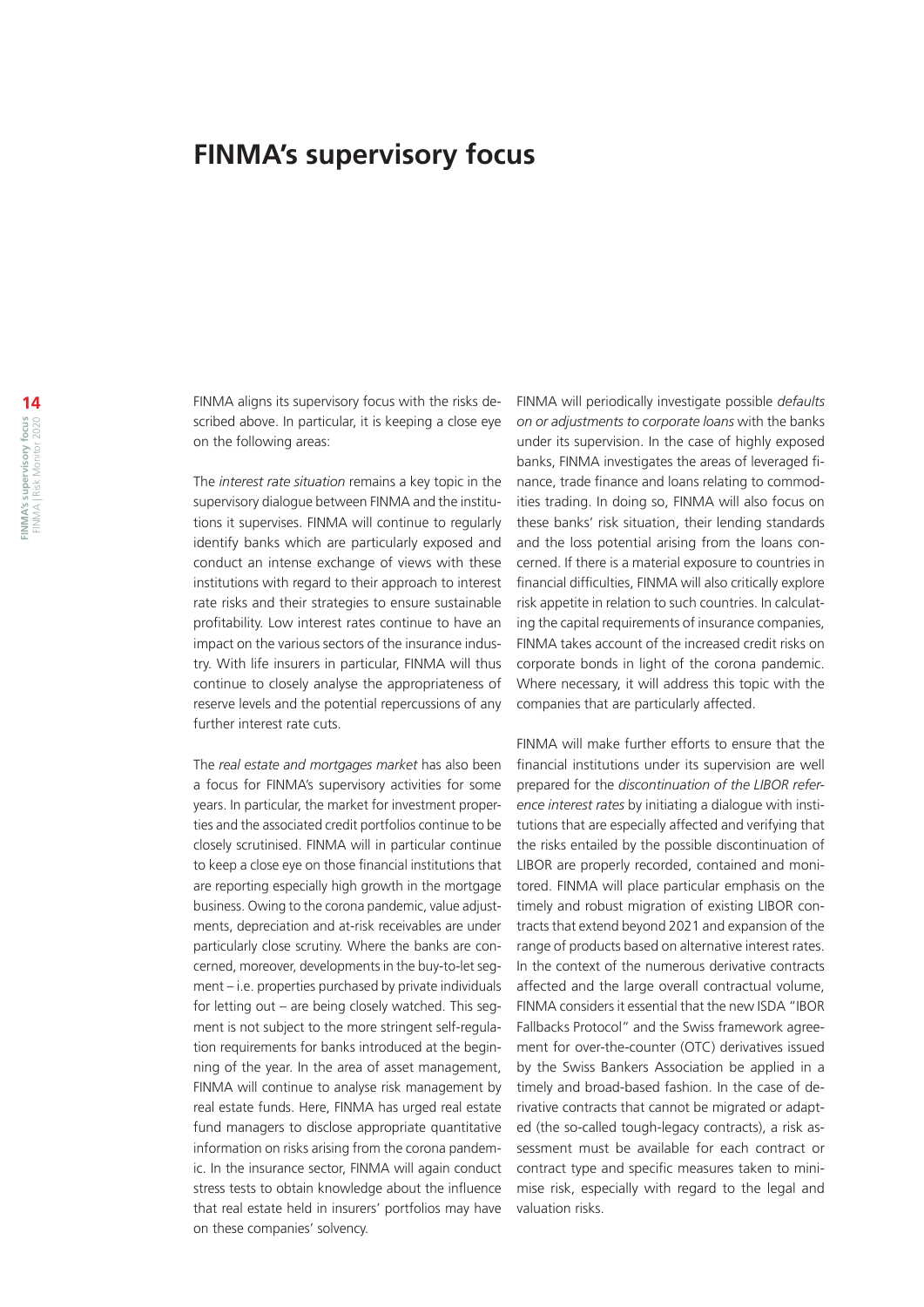Where the handling of *cyber risks* is concerned, FIN-MA has continued to build up its expertise on cyber issues and has communicated its expectations for addressing such risks with the institutions under its supervision. FINMA is still focusing primarily on improvements to the crisis management toolkits of the supervised financial institutions and their stakeholder groups. It will also analyse the general threat situation on an ongoing basis so that it is informed about critical cyberattacks at an early stage. Furthermore, it has published guidance on the related reporting requirements for the supervised institutions: they must report any significant attacks on the availability, confidentiality and integrity of critical functions.<sup>3</sup> FINMA continues to closely monitor any significant incidents involving cyberattacks so that, wherever possible, it can gather information with general applicability. It will also continually contribute to the coordination platform4 for combating cyberattacks that is operated together with its partner authorities.

In its supervision of *measures to combat money laundering,* FINMA prescribes an audit programme that takes account of various business models. The scope and content of the audit depend on the specific risk of money laundering at the financial institution under scrutiny. FINMA will continue to focus on risk management at financial institutions that look after politically exposed or quasi-state clients. The topic of "quasi-state clients" will be addressed and monitored especially in the context of on-site checks in the money-laundering area. To facilitate a rapid and efficient response to any relevant facts and circumstances, FINMA will frequently obtain information from exposed institutions in a targeted fashion outside of the audits and on-site checks. Where independent portfolio managers and trustees are concerned, due account will be taken of any significant money-laundering risks as part of the licensing procedure. Where necessary, FINMA will launch enforcement proceedings.

FINMA will continue to closely monitor the legal and reputational risks associated with access to foreign markets and will raise awareness of this problem at the affected institutions as part of its supervisory dialogue. It also assists the relevant political bodies in Switzerland in their efforts to ensure equivalence at a technical level, especially now in the context of the negotiations with the United Kingdom.

> <sup>3</sup> FINMA Guidance [05/2020](https://www.finma.ch/en/~/media/finma/dokumente/dokumentencenter/myfinma/4dokumentation/finma-aufsichtsmitteilungen/20200507-finma-aufsichtsmitteilung-05-2020.pdf?la=en). Cf. information on the [Federal Department of](https://www.efd.admin.ch/efd/de/home/themen/Digitalisierung/informationssicherung-in-der-elektronischen-kommunikation.html)

[Finance \(FDF\) website on](https://www.efd.admin.ch/efd/de/home/themen/Digitalisierung/informationssicherung-in-der-elektronischen-kommunikation.html)  [the national strategy for](https://www.efd.admin.ch/efd/de/home/themen/Digitalisierung/informationssicherung-in-der-elektronischen-kommunikation.html)  [the protection of Switzer](https://www.efd.admin.ch/efd/de/home/themen/Digitalisierung/informationssicherung-in-der-elektronischen-kommunikation.html)[land against cyber risks](https://www.efd.admin.ch/efd/de/home/themen/Digitalisierung/informationssicherung-in-der-elektronischen-kommunikation.html)  [\(NCS\) 2018–2022](https://www.efd.admin.ch/efd/de/home/themen/Digitalisierung/informationssicherung-in-der-elektronischen-kommunikation.html).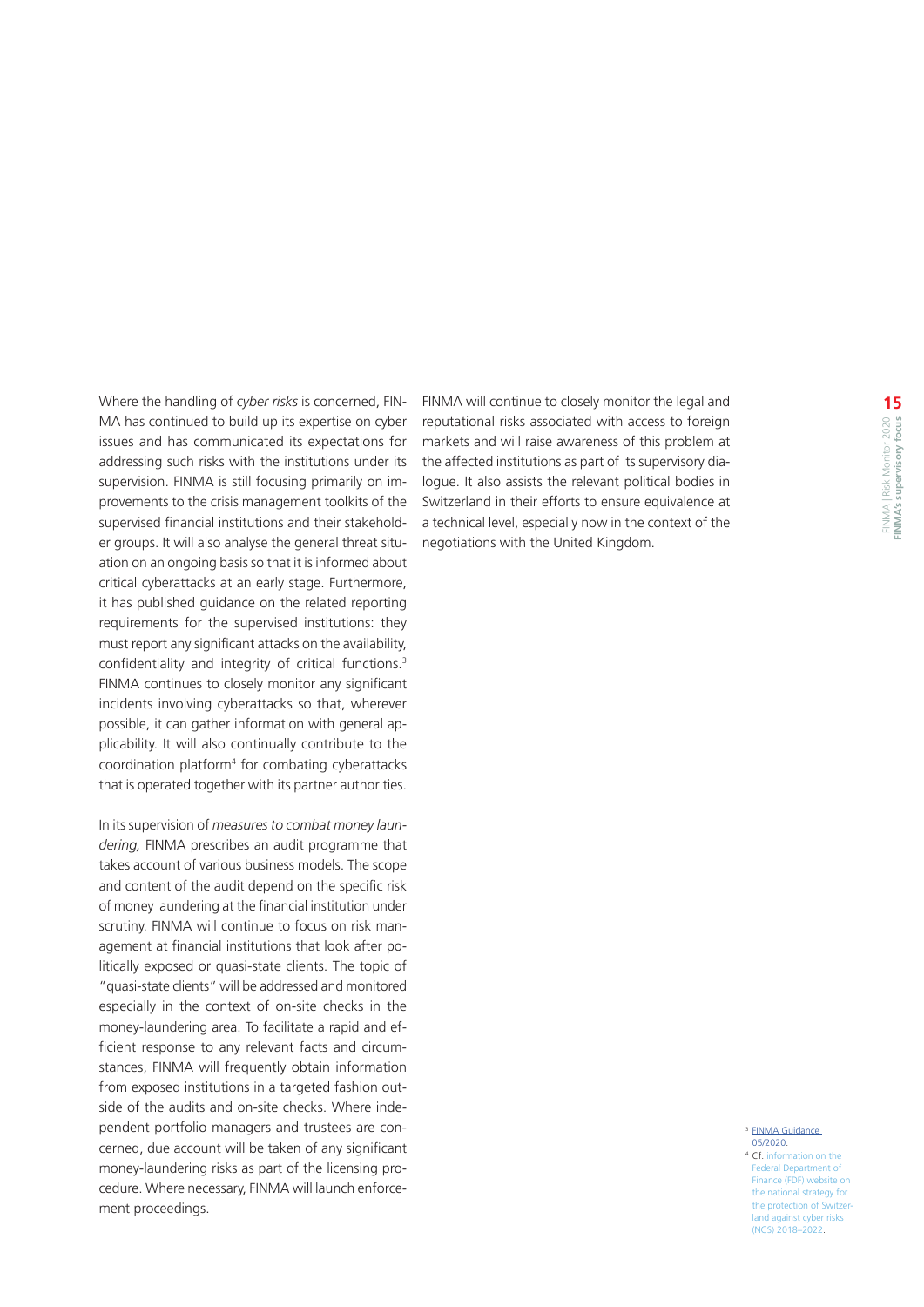# <span id="page-15-0"></span>**Longer-term trends and risks**

FINMA has also identified risks that could have an impact on the Swiss financial centre over the longer term. Below, we discuss risks relating to the use of extensive data collections (big data) in the insurance sector that may lead to transparent insurance clients. Other longterm risks include demographic ageing, risks for asset management in a market where financial instrument valuations are declining, and risks arising from climate change. As FINMA presented the latter in more detail in its 2019 Risk Monitor, the present Risk Monitor will provide an update.

#### **Transparent insurance clients**

When it comes to offsetting risks among customer groups, insurance companies have long been used to working with large data volumes. However, recent years have seen developments that put data handling on a completely new footing, opening up new fields and methods for data processing.

First, the volume of data produced and made available has exploded in quantitative terms alone. Second, the growing mountain of information also contains data that are novel by their very nature and were not available up to now. And third, these data are increasingly available in real time.

The insurance industry's analytical instruments are improving thanks to technological advances, easier access to large data volumes and artificial intelligence. This enables insurers to make faster and more accurate statements about the risks that are to be insured.

On the one hand, considerable opportunities and hopes are pinned on this facility, as new insurance solutions will be developed and risks for which no meaningful insurance protection was previously available can be made insurable. Owing to technological analysis possibilities, moreover, insurers can develop premium tariffs that are better aligned to the risk involved or products more closely tailored to cus-

tomer needs. So, for example, people with pre-existing health disorders will probably be able to insure the financial consequences of these illnesses, for which cover would currently be excluded.

On the other hand, access to large volumes of data also entails risks. In particular, it makes insurance clients increasingly transparent. It may, for example, be possible to mine data from fitness apps that are relevant for health and life insurance. Similarly, car drivers' speed and acceleration data may be gleaned via GPS tracking. These data make it easier to assess the drivers' specific risks. In addition, satellite applications can record up-to-date risk parameters for real estate properties.

Based on this large volume of data and the methods for analysing it, insurers can easily separate good and bad risks. The analysing methods used for this (e.g. machine learning) derive their results from algorithms. Although the results are precise and correct, they are no longer traceable. As a result, it will be difficult to identify in advance areas in which unexpected and discriminating results may occur. This poses the risk of certain groups being unintentionally neglected or even discriminated against. This results in inequitable treatment – or, in the worst case, discrimination – on the basis of algorithms, for example pricing that might contain a concealed discrimination of certain ethnic groups.

These developments entail four principal risks for the insurance sector:

1.Discrimination: discrimination of certain groups of insured persons with higher risks who can only obtain insurance cover at higher cost. In extreme cases, these groups may no longer be able to find anyone to insure them. The permissibility of discrimination in the area of insurance is ultimately a political matter. However, discrimination that is unintended or concealed is a matter for the supervisory authorities. The probability of such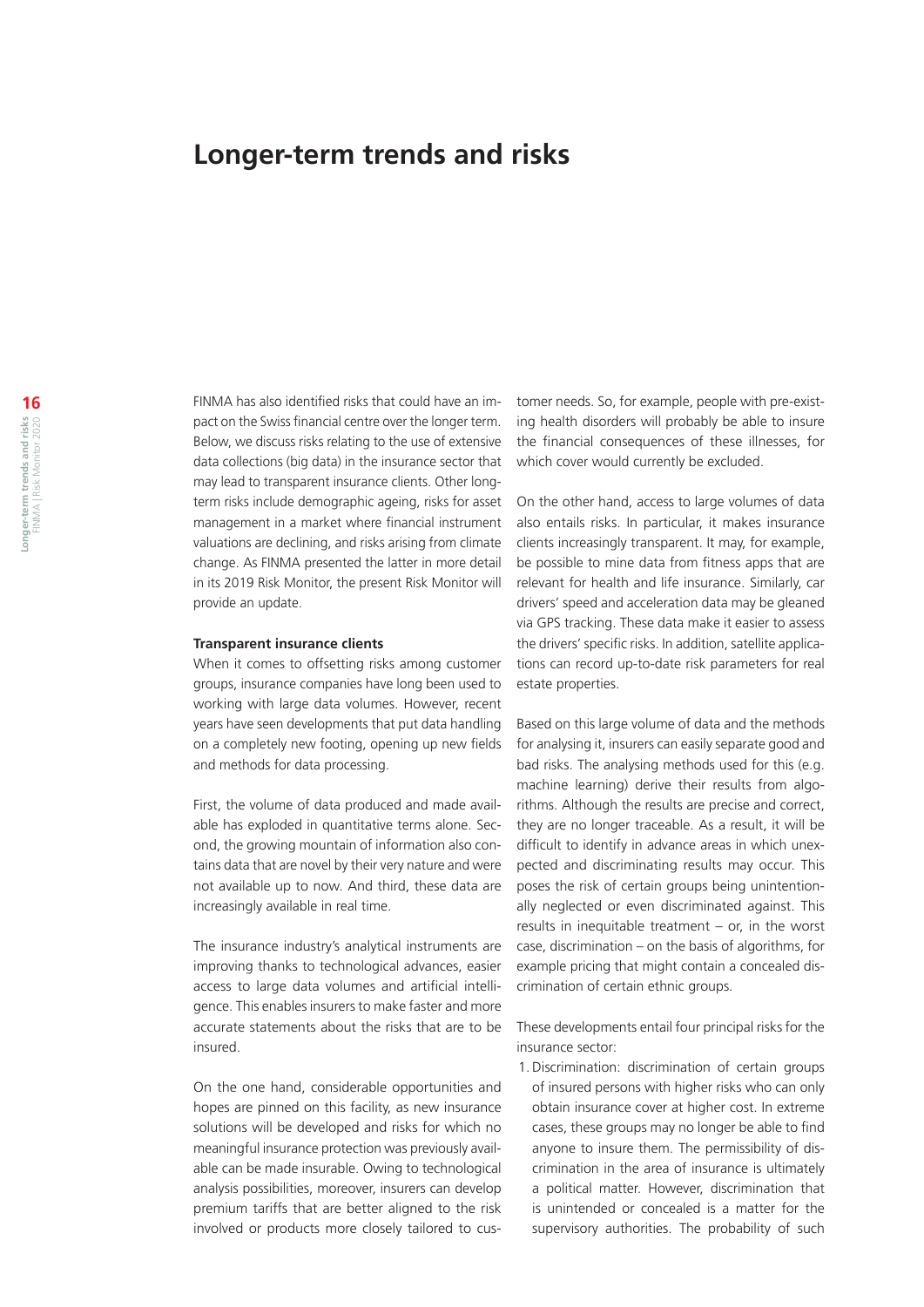discrimination occurring will increase in the years to come.

- 2.Diminished solidarity: The growing volume of data and the analysis of such data are leading to smaller, more closely differentiated and more homogeneous insurance populations. Thus the higher -risk insured are de facto being excluded from insurance cover owing to the prohibitive costs involved. This ultimately affects precisely those persons who would be in greatest need of the insurance cover. Potentially, therefore, there is a loss of solidarity  $-$  and yet the principle of solidarity is at the core of the insurance industry.
- 3. Malpractice towards customers: Insurance tar iffs based on Big Data technology may become so lacking in transparency that the products and their prices can no longer be reconstructed. This may result in malpractice towards customers that is difficult to identify.
- 4.Competition: Traditional insurers may face com petition owing to the market entry of new service providers that have superior digital capabilities. The trend in the digitalised economy towards a "winner takes it all" situation implies that there will also be losers.

The flip side of increasingly flexible, personalised in surance services is decreasing product transparency and reduced comparability in the insurance market. If these new methods and possibilities are overused or misused, the stated risks could materialise for the insurance market. When new technologies are har nessed in the insurance field, the focus should there fore be placed on preventing inappropriate discrim ination and abusively inequitable treatment, as well as on data protection and possible market shifts. FINMA is addressing these risks proactively.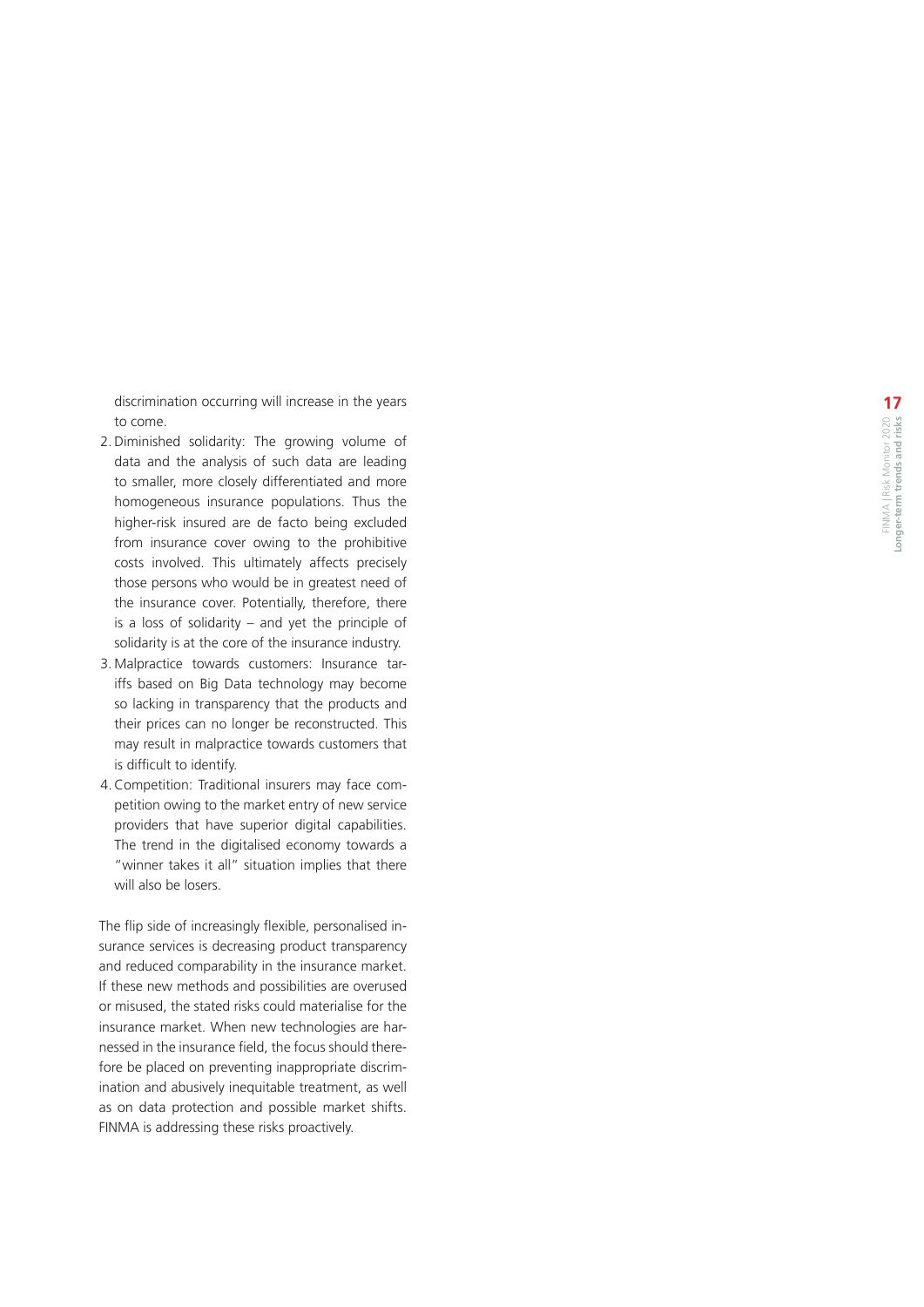**Longer-term trends and risks <br>FINMA Risk Monitor 2020 <b>00 Longer-term trends and risks** FINMA | Risk Monitor 2020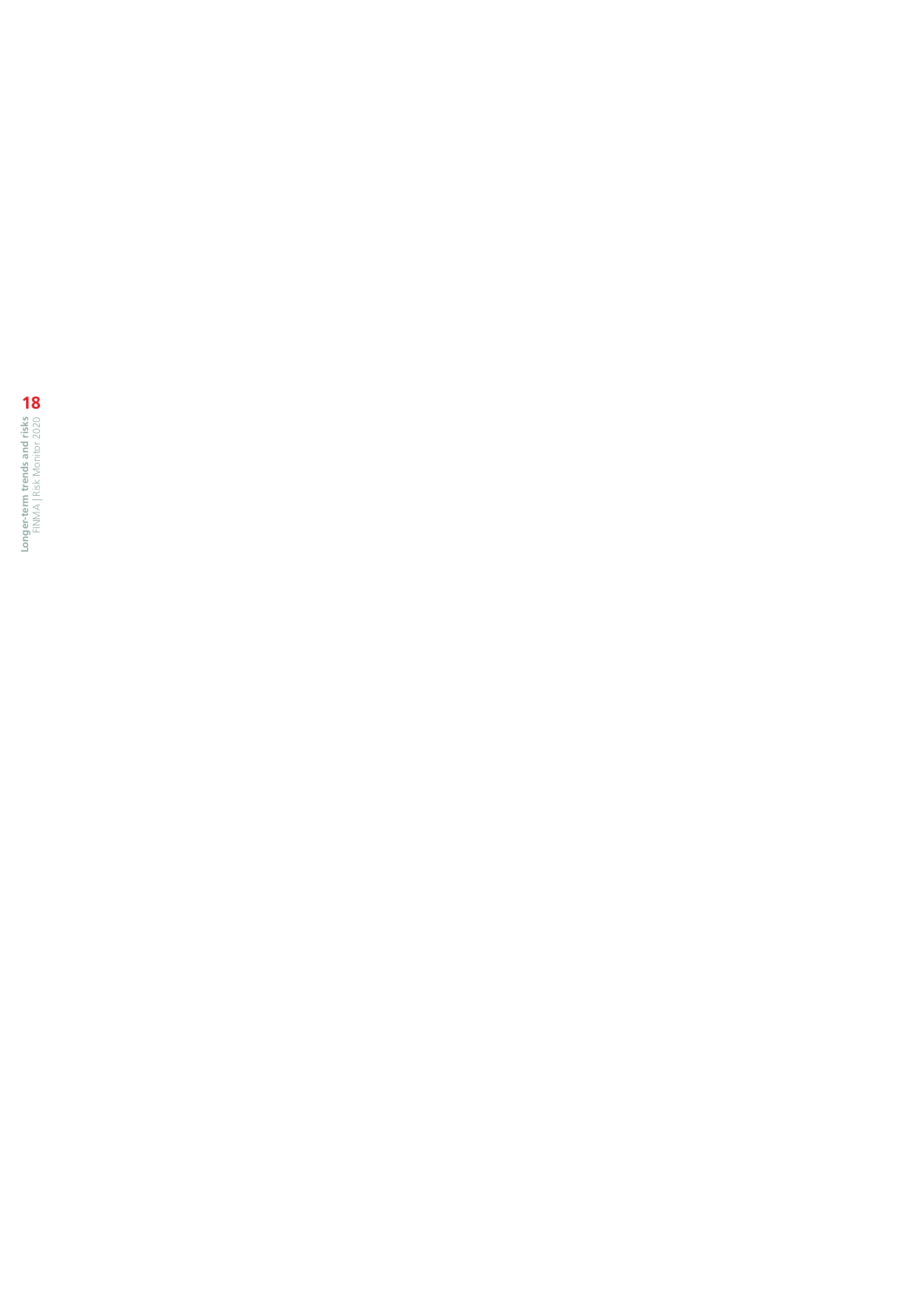# <span id="page-18-0"></span>**Abbreviations**

**AT1** Additional Tier 1 **CDS** Credit default swap **CGMF** Interdepartmental coordinating group on combating money laundering and the financing of terrorism **CHF** Swiss francs **DDoS** Distributed denial of service **EU** European Union **FDF** Federal Department of Finance **FINMA** Swiss Financial Market Supervisory Authority **IBOR** Interbank Offered Rate **ISDA** International Swaps and Derivatives Association **LIBOR** London Interbank Offered Rate **MROS** Money Laundering Reporting Office Switzerland **NCS** National strategy for the protection of Switzerland against cyber risks **NCSC** National Cyber Security Centre **OTC** Over-the-counter **p.a.** per annum **RHS** Right-hand side **SARON** Swiss Average Rate Overnight **SST** Swiss Solvency Test **TCFD** Task Force on Climate -related Financial Disclosures **T2** Tier 2